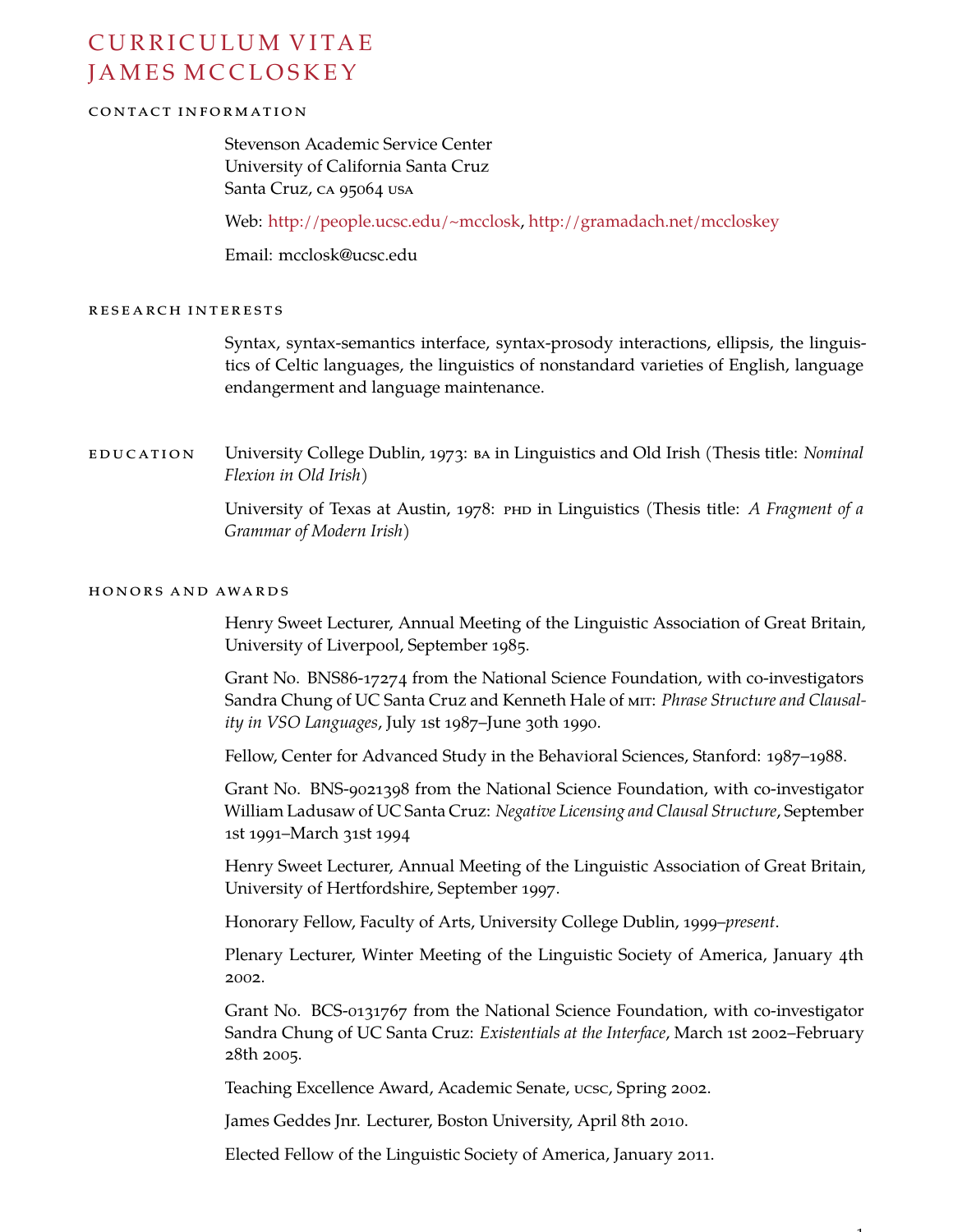Grant No. BCS-1451819 from the National Science Foundation, with co-investigators Pranav Anand and Daniel Hardt: *The Implicit Content of Sluicing*, June 30th 2015–November 30th, 2019.

Schultink Lecturer, Lor Summer School, the Netherlabnds, June 17th 2015.

Dizikes Distinguished Teaching Award, Division of Humanities, University of California Santa Cruz June 2018.

# POSITIONS HELD

Research Scholar, School of Celtic Studies, Dublin Institute for Advanced Studies, 1978 – 1979.

Lecturer, Department of Irish, University College Dublin, Ireland: 1979 – 1984.

Statutory Lecturer in Irish Language and Literature, University College Dublin, Ireland: 1984 – 1990.

Assistant Professor, Department of Linguistics, University of California, Santa Cruz: 1988 – 1990.

Associate Professor, Department of Linguistics, University of California, Santa Cruz: 1990 – 1993.

Professor, Department of Linguistics, University of California, Santa Cruz: July 1993 – June 2018.

Research Professor, Department of Linguistics, University of California Santa Cruz: July 2018 – *present*

## VISITING POSITIONS HELD

Visiting Assistant Professor, Department of Linguistics, University of California San Diego: Spring 1981.

Visiting Assistant Professor, Department of Linguistics, University of California San Diego: Spring 1982.

Visiting Scientist, Center for Cognitive Science, MIT, Fall 1982.

Visiting Assistant Professor, Department of Linguistics and Philosophy, MIT, Fall 1983.

Visiting Associate Professor, Department of Linguistics, University of California San Diego: Spring 1985.

Instructor, Linguistic Institute of the Linguistic Society of America, MIT and Harvard, Summer 2005.

Instructor, Linguistic Institute of the Linguistic Society of America, Stanford University, Summer 2007.

Instructor, LOT Summer School, KUL Leuven, June 2015.

Instructor, Summer School of the School of Celtic Studies, Dublin Institute for Advanced Studies, July 2017.

Lectures on the Syntax of Polarity, University of Frankfurt, July 2018.

Lectures on Ellipsis, CreteLing 2018 (University of Crete Summer School of Linguistics), July 2018.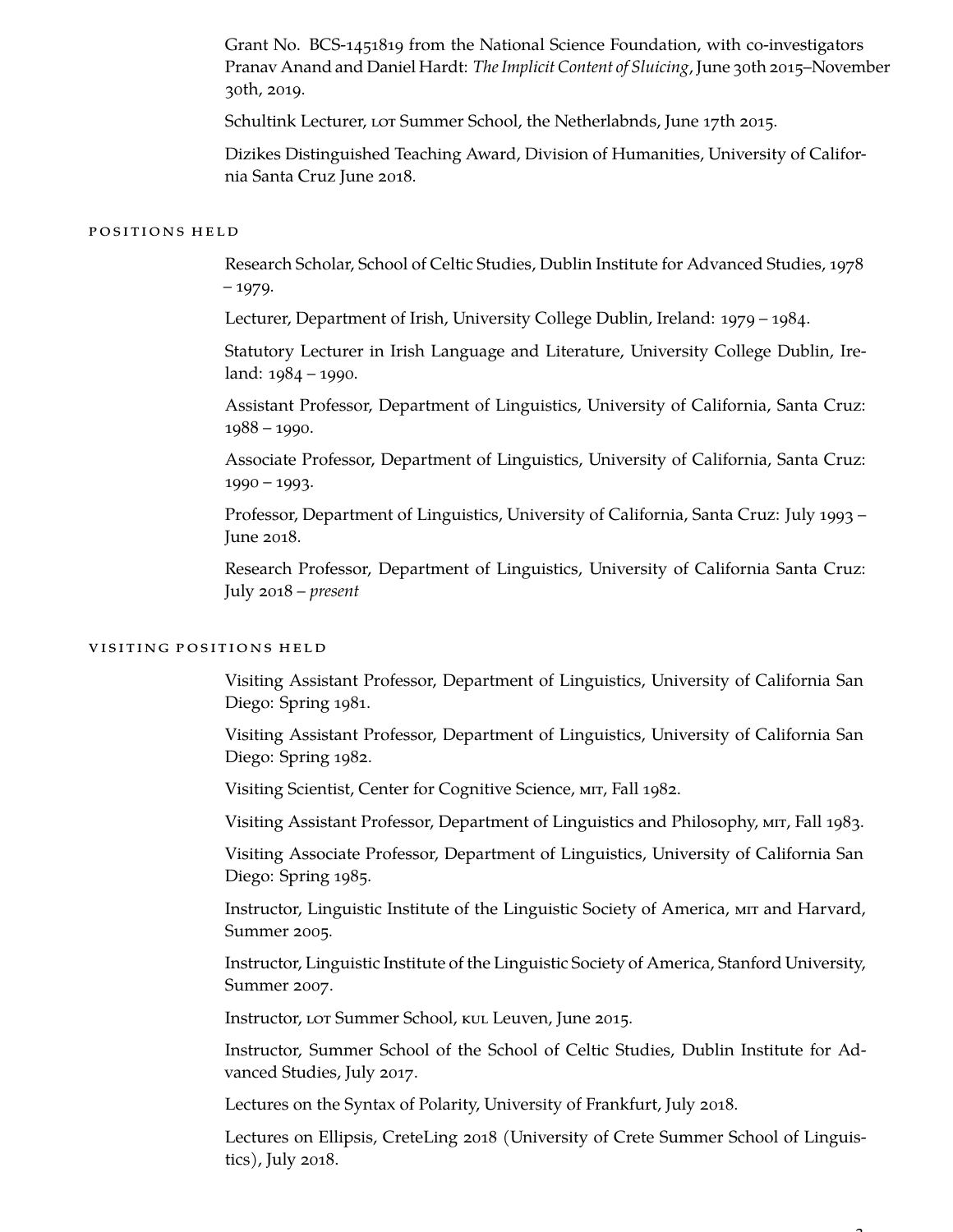Member, External Review Panel, Department of Linguistics, McGill University, Montréal, Québec, Canada, December 2018-January 2019.

Panelist, Linguistics Program of the National Science Foundation, 2011–2014

Member, Governing Body, School of Celtic Studies, Dublin Institute for Advanced Studies, March 2010–2015.

Principal local organizer wccrL 30 - Thirtieth West Coast Conference on Formal Linguistics, April 13-15, 2012.

Chair, Department of Linguistics, University of California Santa Cruz, July 1st 2006– June 30th 2010.

Member, External Review Panel, School of Celtic Studies, Dublin Institute for Advanced Studies, June 16th-June 20th 2009.

Member, Visiting Committee, Department of Linguistics and Philosophy, MIT, September 2000–2006.

Member, Search Committee for Dean of Humanities, University of California Santa Cruz, 2006.

Member, External Review Panel, Department of Linguistics, University of Pennsylvania, April 2006.

Member, Committee on Committees, University of California Santa Cruz 2005–2006.

Member, Steering Committee, Institute for Humanities Research, University of California Santa Cruz, 2003–2006.

Director, Graduate Program in Linguistics, University of California Santa Cruz, Fall 1999–2003.

Member, Graduate Council, University of California Santa Cruz, Fall 1997–Spring 2000, Fall 2002–Spring 2003.

Co-coordinator, 'Mind and Meaning' Research Unit, Institute for Humanities Research, University of California Santa Cruz, January 2000–September 2003.

Member, Academic Planning Task Force for the University of California Santa Cruz Silicon Valley Regional Center, 2000.

Member, Advisory Committee of the University of California Humanities Research Center, Fall 1996–Winter 1999.

Member, External Review Panel, Department of Linguistics, University College Dublin, April 1999.

Member, Selection Committee, University of California President's Fellowships in the Humanities, 1998.

Member, External Review Panel, Department of Linguistics, University of Pennsylvania, February 1997.

Chair, Language Studies Major Program, University of California Santa Cruz, 1996- 1998.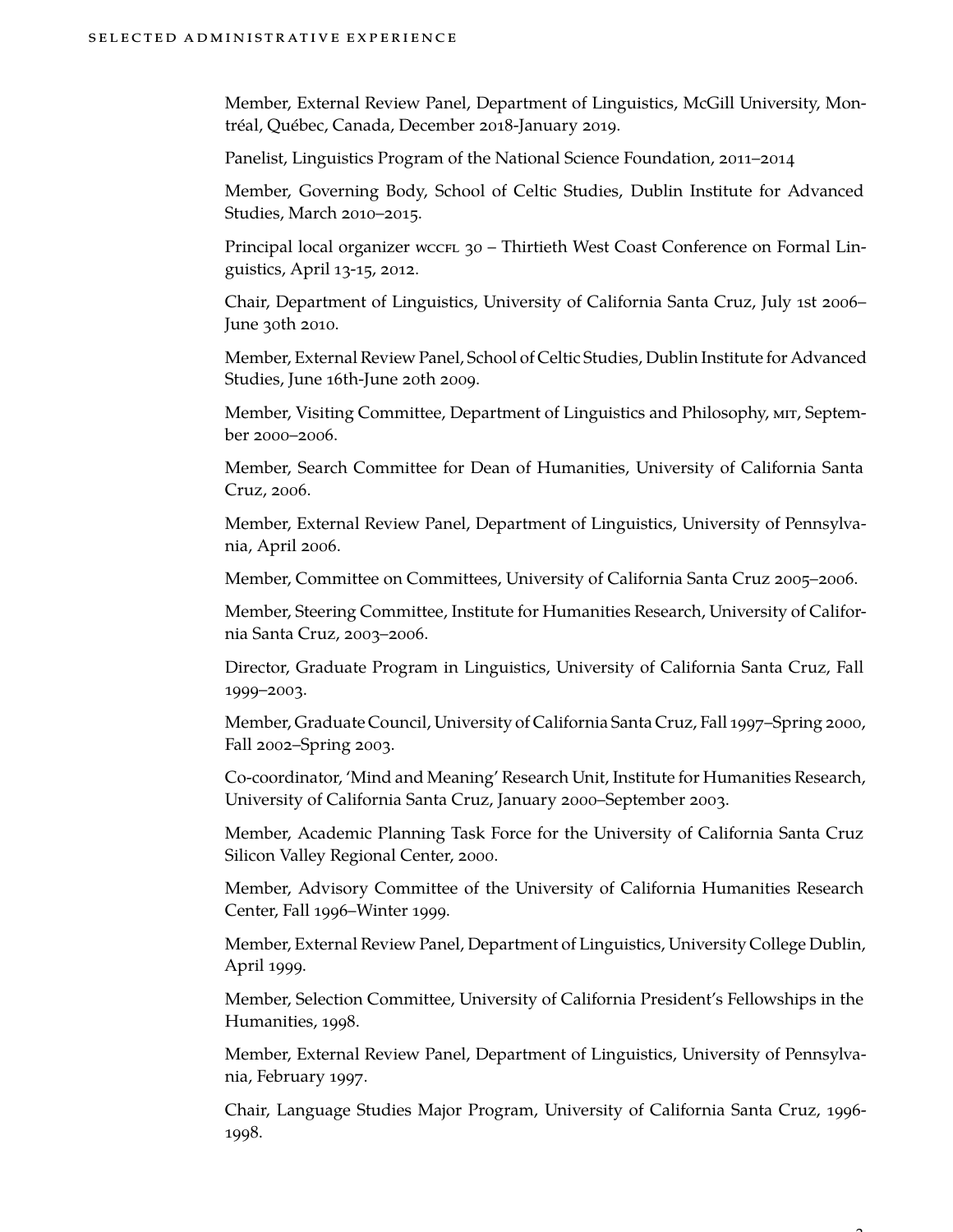#### SELECTED EDITORIAL SERVICE

Associate Editor, *Language*, journal of the Linguistic Society of America. 2019. Associate Editor, *Language*, journal of the Linguistic Society of America. 2011–2015. Member, Editorial Board, *Semantics and Pragmatics*, 2007 – *present*. Associate Editor, *Language*, journal of the Linguistic Society of America, 2003–2005. Member, Editorial Board, *Syntax*, 2003–*present*. Member, Associate Editorial Board, *Linguistic Inquiry*, 1998–2017. Managing Editor (with Joan Maling and Liliane Haegeman) *Studies in Natural Language and Linguistic Theory* Book Series, Kluwer Academic Publishers, 1991–2001. Member, Board of Consulting Editors, *The Linguistic Review*, 1992– *present*. Member, Editorial Board, *Natural Language Semantics*, 1991– *present*. Member, Advisory Board, *Journal of Celtic Linguistics*, 1991– *present*. Member, Advisory Editorial Board, *Oxford Studies in Comparative Syntax*, 1990– *present*. Member, Editorial Board, *Natural Language and Linguistic Theory*, 1983– *present*. Editor (with Sandra Chung, William Ladusaw, Junko Itô and Armin Mester) Squibs and Discussions, *Linguistic Inquiry*, 1993–1996.

Member, Editorial Board, *Language, Culture and Curriculum*, 1987–2012.

#### DOCTORAL STUDENTS SUPERVISED

| 2018 | Erik Zyman<br>On the Driving Force for Syntactic Movement<br>Current Position: Provost's Postdoctoral Fellow in Linguistics, University of Chicago.                                                |
|------|----------------------------------------------------------------------------------------------------------------------------------------------------------------------------------------------------|
| 2018 | <b>Jason Ostrove</b><br>When φ-Agreement Targets Topics: The View from San Martín Peras Mixtc<br>Current Position: Associate linguist with Pygmalion, a daughter company of GOOGLE.                |
| 2017 | <b>Bern Samko</b><br>Syntax and Information Structure: The Grammar of English Inversions<br>Current position: Linguistic Project Manager, Appen.                                                   |
| 2014 | <b>Judith Fiedler</b><br>Germanic It-Clefts: Structural Variation and Semantic Uniformity<br>Current Position: Teacher at August Martin High School in NYC.                                        |
| 2013 | <b>Matthew Tucker</b><br><b>Building Verbs in Maltese</b><br>Current Position: Assistant Professor, Department of Linguistics, Oakland University.                                                 |
| 2010 | Vera Gribanova<br>Composition and Locality: The Morphosyntax and Phonology of the Russian Verbal Complex<br>Current Position: Associate Professor, Department of Linguistics, Stanford University. |
| 2006 | <b>Emily Manetta</b><br>Peripheries in Kashmiri<br>Current Position: Associate Professor, Program in Linguistics, and Chair, Department<br>of Anthropology, University of Vermont, Burlington.     |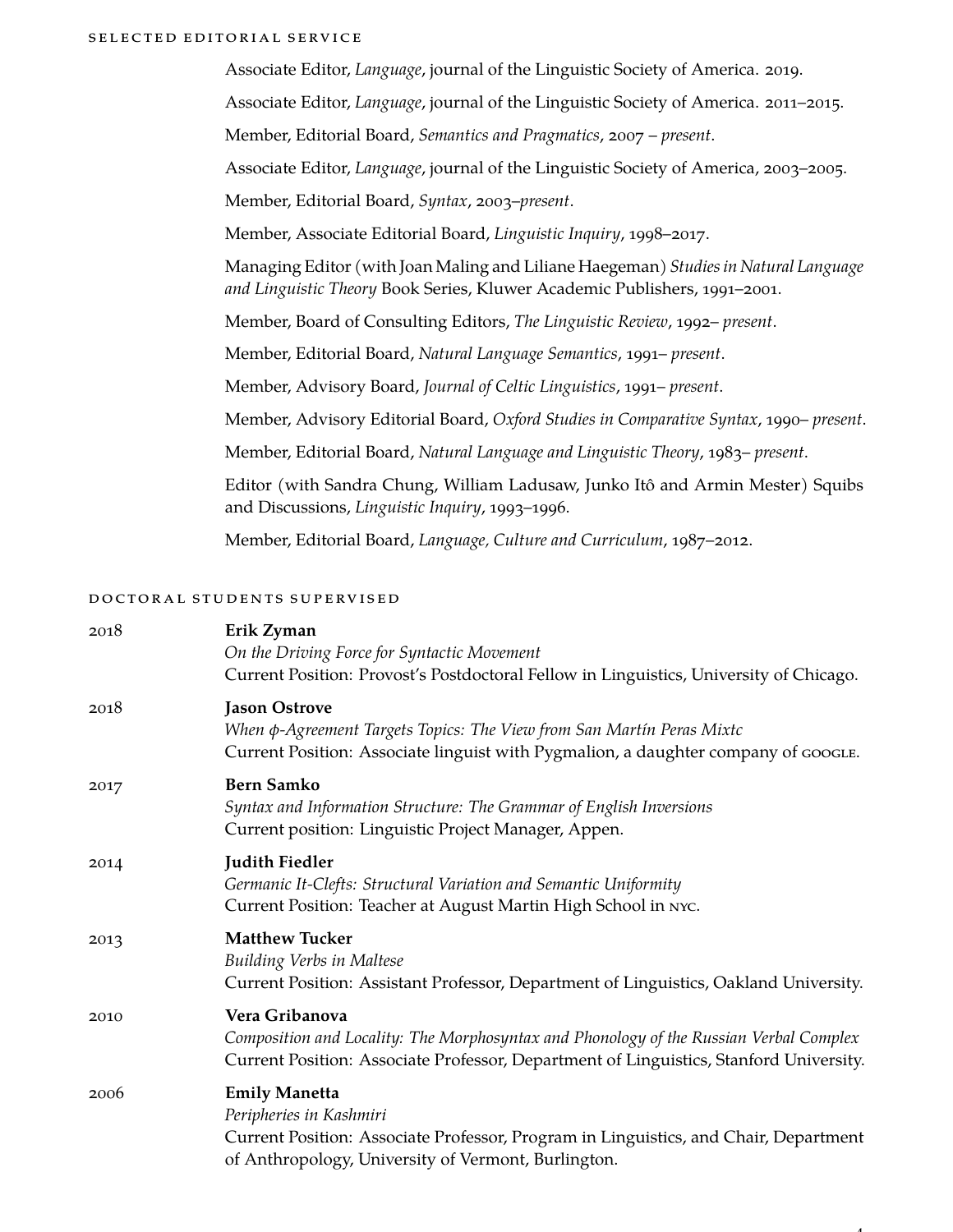| 2005                | Vera Lee-Schoenfeld<br>Beyond Coherence: The Syntax of Opacity in German<br>Current Position: Associate Professor, Program in Linguistics, University of Georgia,<br>Athens.                                                                |
|---------------------|---------------------------------------------------------------------------------------------------------------------------------------------------------------------------------------------------------------------------------------------|
| 2004                | Line Mikkelsen<br>Specifying Who: On the Structure, Meaning, and Use of Specificational Copular Clauses<br>Current Position: Associate Professor, Department of Linguistics, University of Cali-<br>fornia, Berkeley.                       |
| 1999                | <b>Jason Merchant</b><br>The Syntax of Silence: Sluicing, Islands, and Identity in Ellipsis<br>Current Position: Lorna P. Straus Professor, Department of Linguistics and Vice Provost<br>for Academic Affairs, University of Chicago.      |
| 1994                | <b>Peter Svenonius</b><br>Dependent Nexus: Small Clauses in English and the Scandinavian Languages<br>Current Position: Senior Researcher, Centre for Advanced Study in Theoretical Lin-<br>guistics (CASTL), University of Tromsø, Norway. |
| 1994                | <b>Robin Schafer</b><br>Nonfinite Predicate Initial Constructions in Breton<br>Current Position: Postdoctoral Associate, Magnetic Resonance Research Center, Yale<br>University.                                                            |
| 1993                | Cathal Doherty (Ó Dochartaigh)<br>Clauses Without 'That': The Case for Bare Sentential Complementation in English<br>Current Position: Associate Professor of Theology, University of San Francisco.                                        |
| <b>PUBLICATIONS</b> |                                                                                                                                                                                                                                             |
| Under Review        | 'The Domain of Matching in Sluicing,' with Pranav Anand and Daniel Hardt.                                                                                                                                                                   |

- *2021* 'The Santa Cruz Sluicing Dataset.' with Pranav Anand and Daniel Hardt. *Language* 97.1.
- 2019 'Prosody, Focus and Ellipsis in Irish,' with Ryan Bennett and Emily Elfner, *Language* 95: 66–106.
- 2017 *Cnuasach Chléire*, Breandán Ó Buachalla, edited James McCloskey and Cathal Goan, Dublin Institute for Advanced Studies. 360pp.

'Ellipsis, Polarity, and the Cartography of Verb-Initial Orders in Irish,' in *Elements of Comparative Syntax: Theory and Description*, Enoch Aboh, Eric Haeberli, Genoveva Puskás, Manuela Schönenberger (eds.), De Gruyter Mouton: pp 99-151.

'Object Positions (in Irish),' in *A Schrift to Fest Kyle Johnson*, Nicholas LaCara, Keir Moulton, and Anne-Michelle Tessier (eds.), ScholarWorks@UMassAmherst, Linguistics Open Access Publications.

'New Thoughts on Old Questions - Resumption in Irish,' in *Asking the Right Questions: Essays in Honor of Sandra Chung*, Jason Ostrove, Ruth Kramer and Joseph Sabbagh (eds.), pp 81-102. Department of Linguistics, University of California Santa Cruz.

'Resumption,' in *The Wiley-Blackwell Companion to Syntax, 2nd Edition*, Martin Everaert and Henk van Riemsdijk (eds.), John Wiley & Sons. Volume VI: 3809–3838. [https://doi.org/10.1002/9781118358733.wbsyncom105.](https://doi.org/10.1002/9781118358733.wbsyncom105)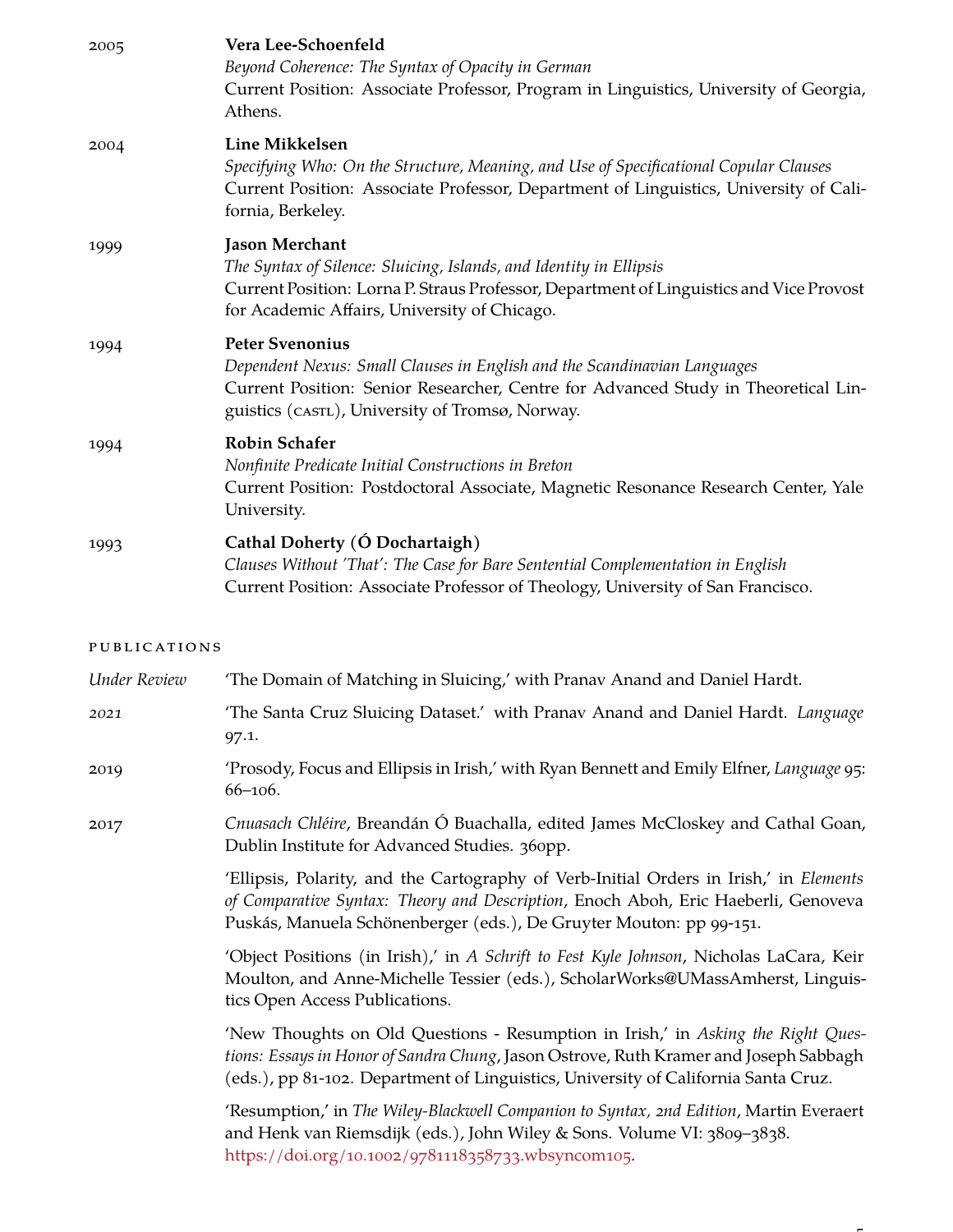| 2016 | 'Lightest to the Right: An Apparently Anomalous Displacement in Irish,' with Emily<br>Elfner and Ryan Bennett, Linguistic Inquiry 47: 169-234.                                                                                                                                                                                                               |
|------|--------------------------------------------------------------------------------------------------------------------------------------------------------------------------------------------------------------------------------------------------------------------------------------------------------------------------------------------------------------|
| 2015 | 'Pronouns and Prosody in Irish,' with Ryan Bennett and Emily Elfner, in <i>Proceedings of</i><br>the Fourteenth International Congress of Celtic Studies, Liam Breatnach, Ruairí Ó hUiginn,<br>Damian McManus and Katharine Simms (eds.), Dublin Institute for Advanced Studies.<br>19-72.                                                                   |
|      | 'Annotating the Implicit Content of Sluices,' with Pranav Anand, in Proceedings of the<br>Ninth Linguistic Annotation Workshop (LAW-IX), Adam Meyers, Ines Rehbein and Heike<br>Zinsmeister (eds.), 178-187.                                                                                                                                                 |
| 2014 | 'Irish Existentials in Context,' Syntax 17: 343-384.                                                                                                                                                                                                                                                                                                         |
| 2011 | 'Sluicing(:) Between Structure and Inference,' with Sandra Chung and William Ladu-<br>saw, in Representing Language: Essays in Honor of Judith Aissen, Rodrigo Gutiérrez-Bravo,<br>Line Mikkelsen and Eric Potsdam (eds.), California Digital Library eScholarship Repos-<br>itory. Linguistic Research Center, University of California, Santa Cruz. 31-50. |
|      | 'The Shape of Irish Clauses,' in Formal Approaches to Celtic Linguistics, Andrew Carnie<br>(ed.), Cambridge Scholars Publishing, 143-178.                                                                                                                                                                                                                    |
| 2010 | 'Syntax,' in The Cambridge Encyclopedia of the Language Sciences, Patrick Colm Hogan<br>(ed.), Cambridge University Press, 822-828.                                                                                                                                                                                                                          |
| 2009 | 'Impersonals in Irish and Beyond,' in Hypothesis A/Hypothesis B: Linguistic Explorations<br>in Honor of David M. Perlmutter, Donna B. Gerdts, John C. Moore, and Maria Polinsky<br>(eds.), Current Studies in Linguistics 49. Cambridge, Massachusetts: MIT Press: 323-<br>344.                                                                              |
| 2008 | 'Irish as a World Language,' in Why Irish?, Brian Ó Conchubhar and Breandán Ó Buachalla<br>(eds.), Arlen House, Syracuse University Press.                                                                                                                                                                                                                   |
| 2007 | 'The Grammar of Autonomy in Irish,' Natural Language and Linguistic Theory 25, 825-<br>857.                                                                                                                                                                                                                                                                  |
|      | 'Déantús an Chlásail i gCanúintí na Gaeilge.' in Aistí ar an Nua-Ghaeilge - in ómós do<br>Bhreandán Ó Buachalla, Aidan Doyle and Siobhán Ní Laoire (eds.), Cois Life.                                                                                                                                                                                        |
|      | 'On the Relationship of Typology to Theoretical Syntax,' with Mark Baker, Linguistic<br>Typology 11, 285-296. Reprinted in Linguistic Typology, edited by Irina Nikolaeva, Rout-<br>ledge Critical Concepts in Linguistics Series, Routledge, 2018.                                                                                                          |
| 2006 | 'Questions and Questioning in a Local English,' in Crosslinguistic Research in Syntax and<br>Semantics: Negation, Tense, and Clausal Architecture, Raffaella Zanuttini, Héctor Campos,<br>Elena Herburger, and Paul H. Portner (eds), Georgetown University Press: 87-126.                                                                                   |
|      | 'Resumption,' in The Blackwell Companion to Syntax, Martin Everaert and Henk van<br>Riemsdijk, (eds), Blackwell Publishing: 94-117.                                                                                                                                                                                                                          |
| 2005 | 'Predicates and Heads in Irish Clausal Syntax,' in Verb First: On the Syntax of Verb-<br>Initial Languages, Andrew Carnie, Heidi Harley, and Sheila Ann Dooley (eds), John<br>Benjamins: 155-174.                                                                                                                                                            |
| 2003 | 'Working on Irish,' GLOT 7:63-72.                                                                                                                                                                                                                                                                                                                            |
| 2002 | 'Resumption, Successive Cyclicity, and the Locality of Operations,' in Derivation and<br>Explanation in the Minimalist Program, Samuel D. Epstein and Daniel Seely (eds.), Wiley<br>Blackwell Publishers: 184-226.                                                                                                                                           |
|      |                                                                                                                                                                                                                                                                                                                                                              |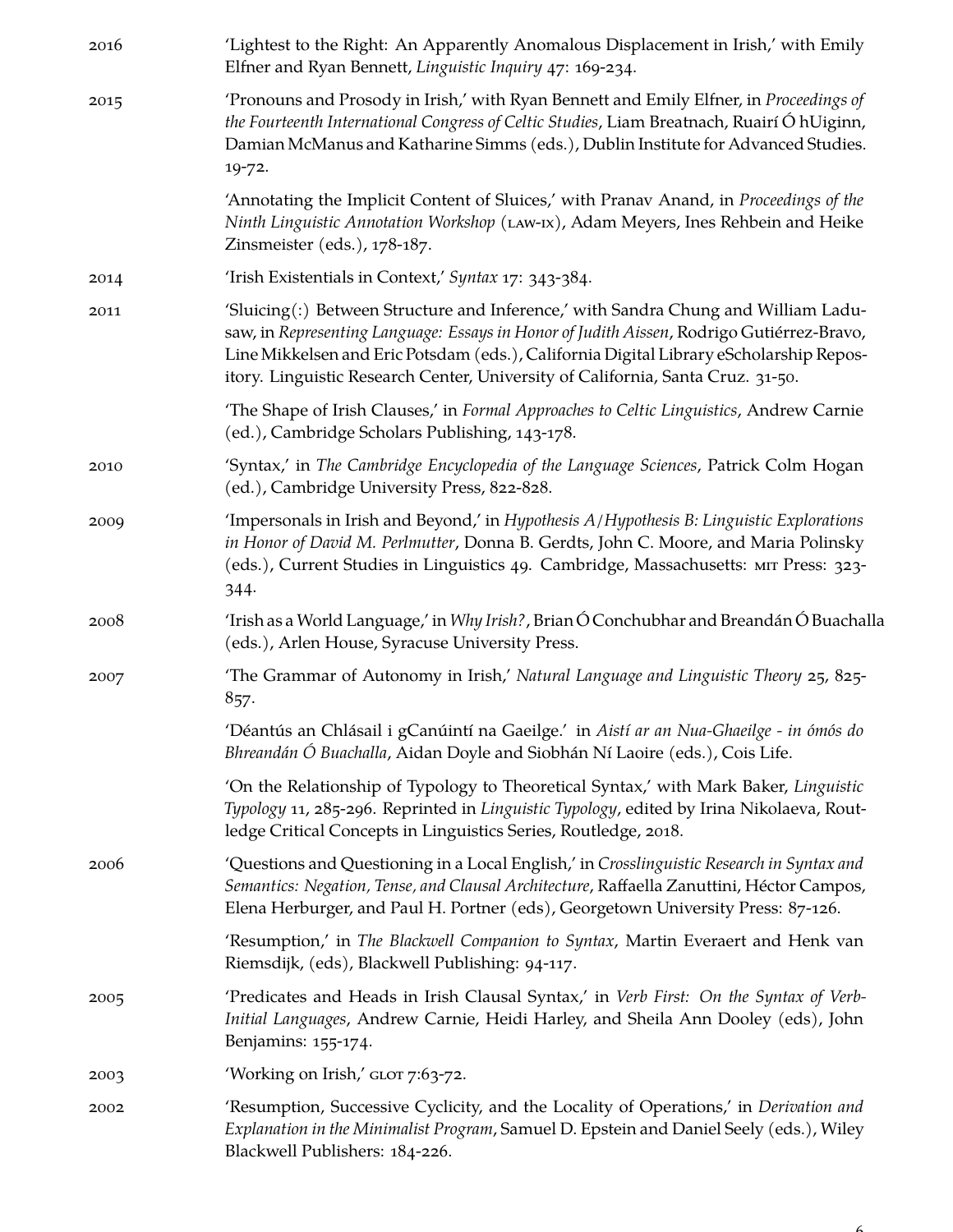| 2001 | On the Morphosyntax of wh-movement in Irish,' Journal of Linguistics 37: 67-100.                                                                                                                                                                    |
|------|-----------------------------------------------------------------------------------------------------------------------------------------------------------------------------------------------------------------------------------------------------|
|      | Voices Silenced/Guthanna in Éag, Cois Life, Dublin.                                                                                                                                                                                                 |
|      | 'Reciprocals, Parts, and Wholes,' in The Jorge Hankamer WebFest, Sandra Chung, James<br>McCloskey, and Nathan Sanders (eds), http://babel.ucsc.edu/jorgewebfest.                                                                                    |
|      | 'On the Distribution of Subject Properties in Irish,' in Objects and Other Subjects, William<br>D. Davies and Stanley Dubinsky (eds.), Kluwer Academic Publishers, 157-192.                                                                         |
| 2000 | 'Quantifier Float and wH-movement in an Irish English,' Linguistic Inquiry 31: 57-84.                                                                                                                                                               |
| 1999 | 'On the Right Edge in Irish,' Syntax 2: 189-209.                                                                                                                                                                                                    |
| 1998 | 'Trí Nóta Comhréire,' Ériu 49: 165–169.                                                                                                                                                                                                             |
| 1997 | 'Progress in Irish?' in Dán do Oide, a Memorial Volume for Conn Ó Cléirigh, Anders<br>Ahlqvist and Vera Čapkova (eds).                                                                                                                              |
|      | 'A Global Silencing,' Poetry Ireland Review 52: 41-47.                                                                                                                                                                                              |
|      | 'Guthanna in Éag,' Irish Times, Wednesday May 7th, 1997.                                                                                                                                                                                            |
|      | 'Subjecthood and Subject Positions,' in Elements of Grammar, Liliane Haegeman (ed.),<br>Kluwer Academic Publishers: 197-235.                                                                                                                        |
| 1996 | 'Nótaí Comhréire,' Ériu 46: 159-164.                                                                                                                                                                                                                |
|      | 'Subjects and Subject Positions in Irish,' in The Syntax of The Celtic Languages - A Com-<br>parative Perspective, Robert Borsley and Ian Roberts (eds.), Cambridge: Cambridge Uni-<br>versity Press: 241-283.                                      |
|      | 'On the Scope of Verb Movement in Irish,' Natural Language and Linguistic Theory 14:<br>$47 - 104$ .                                                                                                                                                |
| 1995 | 'Sluicing and Logical Form,' (with Sandra Chung and William Ladusaw) Natural Lan-<br>guage Semantics 3: 239-282.                                                                                                                                    |
| 1994 | 'Chomsky's 1962 Program for Linguistics: A Retrospective,' with Steven R. Anderson,<br>Sandra Chung and Fritz Newmeyer, in Noam Chomsky: Critical Assessments (Volume<br>One), Carlos Otero (ed.), Routledge: 691-707.                              |
| 1993 | 'A crude test for unaccusativity in English,' in Syntax At Santa Cruz, Volume 2, Geoffrey<br>K. Pullum and Eric Potsdam (eds.), 21-24, Santa Cruz, California: Linguistics Research<br>Center.                                                      |
|      | 'Constraints on Syntactic Processes,' in Syntax: Ein internationales Handbuch zeitgenös-<br>sischer Forschung, Joachim Jacobs, Arnim von Stechow, Wolfgang Sternefeld and Theo<br>Venneman (eds.), Walter de Gruyter: Berlin and New York: 496-506. |
| 1991 | 'Coordination and Agreement in Old Irish,' in A Festschrift for William Shipley, Jorge<br>Hankamer and Sandra Chung (eds.), Syntax Research Center, University of California<br>Santa Cruz 105-114.                                                 |
|      | 'There, It and Agreement,' Linguistic Inquiry 22: 563-567.                                                                                                                                                                                          |
|      | 'Clause Structure, Ellipsis and Proper Government in Irish,' Lingua 85: 259-302.                                                                                                                                                                    |
|      | 'Control,' in International Encyclopedia of Linguistics, William Bright editor in chief, Ox-<br>ford and New York: Oxford University Press, 304-306.                                                                                                |
| 1990 | 'Resumptive Pronouns, $\bar{A}$ -Binding and Levels of Representation in Irish,' in The Syntax<br>of the Modern Celtic Languages, Randall Hendrick (ed.), Volume 23 of Syntax and Se-                                                               |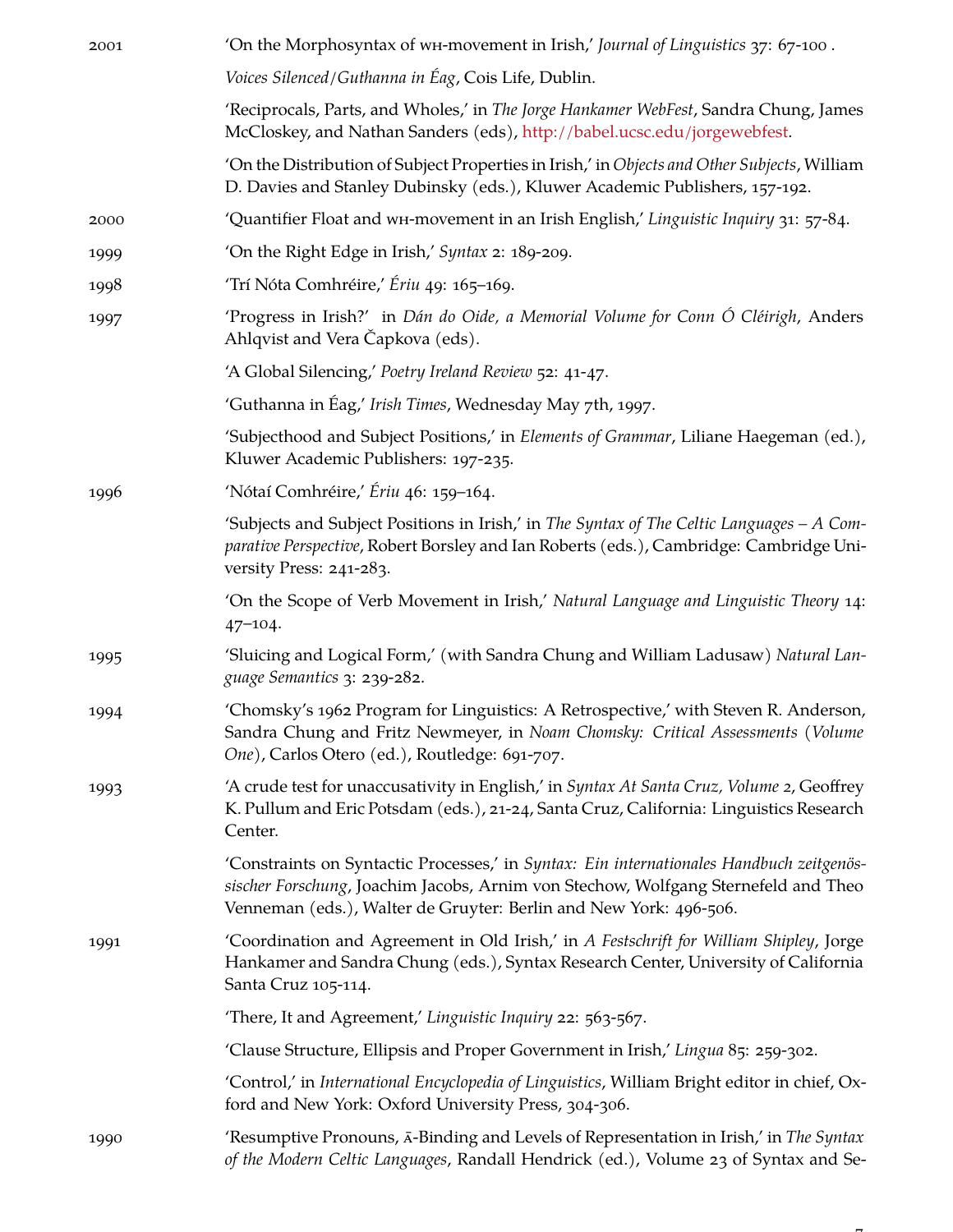|      | mantics, Academic Press: 199-248.<br>Republished, 2011, in Resumptive Pronouns at the Interfaces, Alain Rouveret (ed.), John<br>Benjamins Publishing Company, pp 63-120.                                                                                                    |
|------|-----------------------------------------------------------------------------------------------------------------------------------------------------------------------------------------------------------------------------------------------------------------------------|
| 1988 | 'Control and A-Chains in Modern Irish,' with P. Sells, Natural Language and Linguistic<br>Theory 6: 143-189.                                                                                                                                                                |
| 1987 | 'Government, Barriers and Small Clauses in Modern Irish,' with Sandra Chung, Lin-<br>guistic Inquiry 18: 173-237.                                                                                                                                                           |
|      | 'Syntactic Theory,' in Linguistics: The Cambridge Survey, Volume One. Fritz Newmeyer<br>(ed.), Cambridge University Press, 18-59.                                                                                                                                           |
| 1986 | 'Right Node Raising and Preposition Stranding,' Linguistic Inquiry 17: 183-186.                                                                                                                                                                                             |
|      | Review of Noam Chomsky: Lectures on Government and Binding, Journal of Symbolic Logic<br>50.1: 238-240.                                                                                                                                                                     |
|      | 'Inflection and Conjunction in Modern Irish,' Natural Language and Linguistic Theory 4:<br>$245 - 281$ .                                                                                                                                                                    |
| 1985 | The Modern Irish Double Relative and Syntactic Binding,' Ériu 36: 45-84.                                                                                                                                                                                                    |
|      | 'Case, Movement and Raising in Modern Irish,' in WCCFL Vol. 4: Proceedings of the<br>Fourth West Coast Conference on Formal Linguistics, J. Goldberg, S. MacKaye and M. Wescoat<br>(eds.), Stanford Linguistics Association, 190-205.                                       |
| 1984 | 'On the Syntax of Person-Number Inflection in Modern Irish,' with Kenneth Hale, Nat-<br>ural Language and Linguistic Theory 1: 487-533.                                                                                                                                     |
|      | 'Raising, Subcategorization and Selection in Modern Irish,' Natural Language and Lin-<br>guistic Theory 1: 441-485.                                                                                                                                                         |
| 1983 | 'A vr in a vso Language?' in Order, Concord and Constituency, Gerald Gazdar, Ewan<br>Klein and Geoffery Pullum (eds.), Foris Publications, 9-55.                                                                                                                            |
|      | 'String-Vacuous Rule-Application,' with George N. Clements, Joan Maling and Annie<br>Zaenen, Linguistic Inquiry 14: 1-17.                                                                                                                                                   |
|      | 'The Syntax of Inflection in Modern Irish,' with Kenneth Hale, in NELS XIII: Proceedings<br>of the Thirteenth Annual Meeting of the North Eastern Linguistics Society, Montréal, Canada,<br>GLSA, Department of Linguistics, University of Massachusetts, Amherst, 173-190. |
|      | 'On the Interpretation of Certain Island Facts in GPSG,' with Sandra Chung, Linguistic<br>Inquiry 14: 704-713.                                                                                                                                                              |
| 1980 | 'Modern Irish Verbal Nouns and the vr-Complement Analysis,' Linguistic Analysis 6:<br>345-357.                                                                                                                                                                              |
|      | 'Is There Raising in Modern Irish?' Ériu 31: 59-99.                                                                                                                                                                                                                         |
| 1979 | Transformational Syntax and Model Theoretic Semantics: A Case-Study in Modern Irish, D.<br>Reidel Publishing Company, Dordrecht and Boston.                                                                                                                                 |
| 1978 | 'Stress and Syntax in Old Irish Compound Verbs,' Texas Linguistic Forum 10: 58-71.                                                                                                                                                                                          |
| 1977 | 'An Acceptable Ambiguity in Modern Irish,' Linguistic Inquiry 8: 604-609.                                                                                                                                                                                                   |

INVITED LECTURES AND PRESENTATIONS (SELECTED)

2021 Invited Speaker, *Formal Approaches to Celtic Linguistics*, University of Arizona. 'Verbless Clauses and the Extended Projections of Irish,' February 26th, 2021.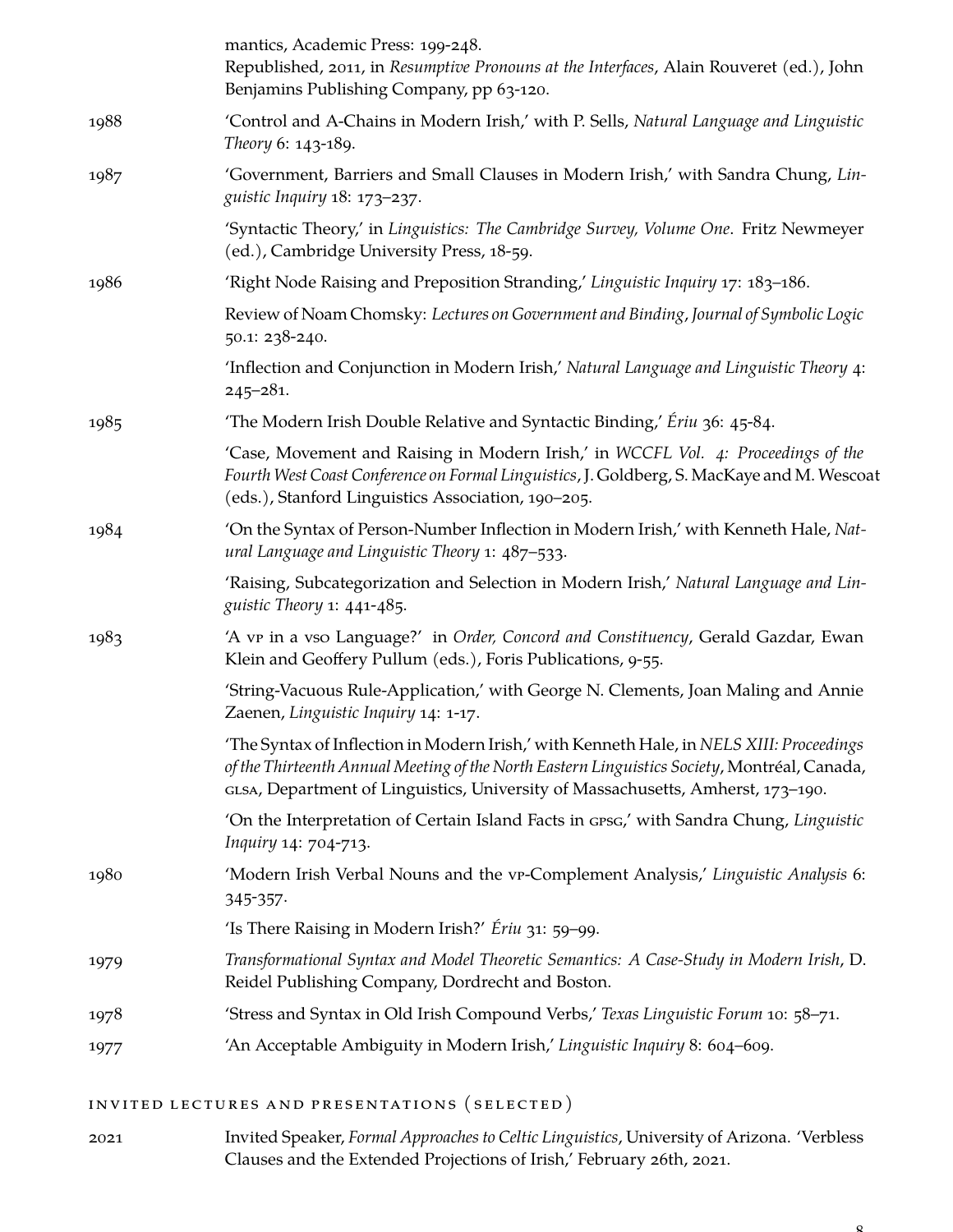| 2020 | Colloquium, 'Microparameters in a Tiny Space - Stranding at the Edges', University of<br>Pennsylvania, December 3rd 2020.                                                               |
|------|-----------------------------------------------------------------------------------------------------------------------------------------------------------------------------------------|
|      | Invited Speaker, 'Irish Fragment Answers and the Typology of Ellipsis.' Leiden Work-<br>shop on Ellipsis, University of Leiden, January 24th 2020.                                      |
| 2019 | Invited Speaker, 'Theory and Annotation: the Santa Cruz Sluicing Database,' sLUIC-<br>ING@50 (Workshop on Sluicing), University of Chicago, April 13th, 2019.                           |
|      | Commencement address, Boston University: 'Glamour, Grammar and Secret Knowl-<br>edge', Saturday May 18th, 2019.                                                                         |
| 2018 | Plenary speaker, Tenth Celtic Linguistics Conference, National University of Ireland,<br>Maynooth, September 5th 2018. 'Gaps, Pronouns and Prejudice.'                                  |
|      | Colloquium, 'Understanding Ellipsis: Corpus, Annotation, Theory.' Cambridge Uni-<br>versity, United Kingdom, March 26th, 2018.                                                          |
| 2017 | Colloquium, 'Microvariation in a Tiny Space - Stranding at the Edge, Colloquium, De-<br>partment of Linguistics, University of Chicago, May 18th, 2017.                                 |
| 2016 | Plenary Speaker, 'Microvariation in a Tiny Space - Stranding at the Edge,' слысов 5,<br>University of Cambridge, United Kingdom, May 7th, 2016.                                         |
|      | Invited Speaker, 'Interpretation and the Typology of Head Movement,' Workshop on<br>the Status of Head-Movement in Linguistic Theory, Stanford University, September<br>16th, 2016.     |
|      | Invited Speaker, 'Prosody, Focus, and Ellipsis in Irish,' Workshop on Prosody and El-<br>lipsis, University of Leiden, the Netherlands, January 15th, 2016.                             |
|      | Invited Lecture, 'On Striking the Balance – Polarity and Subjecthood in a vso Language,<br>The Schultink Lecture, Lor Summer School, ku Leuven, The Netherlands, June 17th,<br>2015.    |
| 2015 | Invited Speaker 'Ellipsis, Identity, and Head Movement,' Workshop on Parenthesis and<br>Ellipsis, University of Groningen, the Netherlands, April 20th, 2015.                           |
| 2014 | Colloquium, 'Ellipsis in Irish and the Calculus of Redundancy,' Department of Lin-<br>guistics, University of California Berkeley, December 8th, 2014.                                  |
|      | 'Covert Modality in Irish Nonfinite Clauses,' presented at the Annual Tionól of the<br>School of Celtic Studies, Dublin Institute for Advanced Studies, November 15th, 2014.            |
|      | Colloquium, 'Irish Preverbs and the Architecture of vp,' Department of Linguistics,<br>University of Calgary, Canada, October 24th, 2014.                                               |
|      | Colloquium, 'Phasehood, the Maximal Verbal Projection, and Preverbs in Irish,' De-<br>partment of Linguistics and Philosophy, MIT, September 19th, 2014.                                |
|      | Invited Speaker, 'Prosody, Focus, and Ellipsis in Irish,' ETI 3 (Exploring the Interfaces),<br>McGill University, Montreal, Québec, May 8th, 2014.                                      |
|      | Colloquium, 'Phasehood, the Maximal Verbal Projection, and Preverbs in Irish,' De-<br>partment of Linguistics, University of Connecticut, January 31st, 2014.                           |
|      | Conference Presentation, 'Focus and the Grammar of Exceptives in Irish,' 19th Inter-<br>national Congress of Linguists (ICL 19), University of Geneva, Switzerland, July 25th,<br>2013. |
| 2013 | Colloquium, 'Syntactic Theory and the Dialect Geography of Irish,' Department of Lin-<br>guistics, Stanford University, May 17th, 2013.                                                 |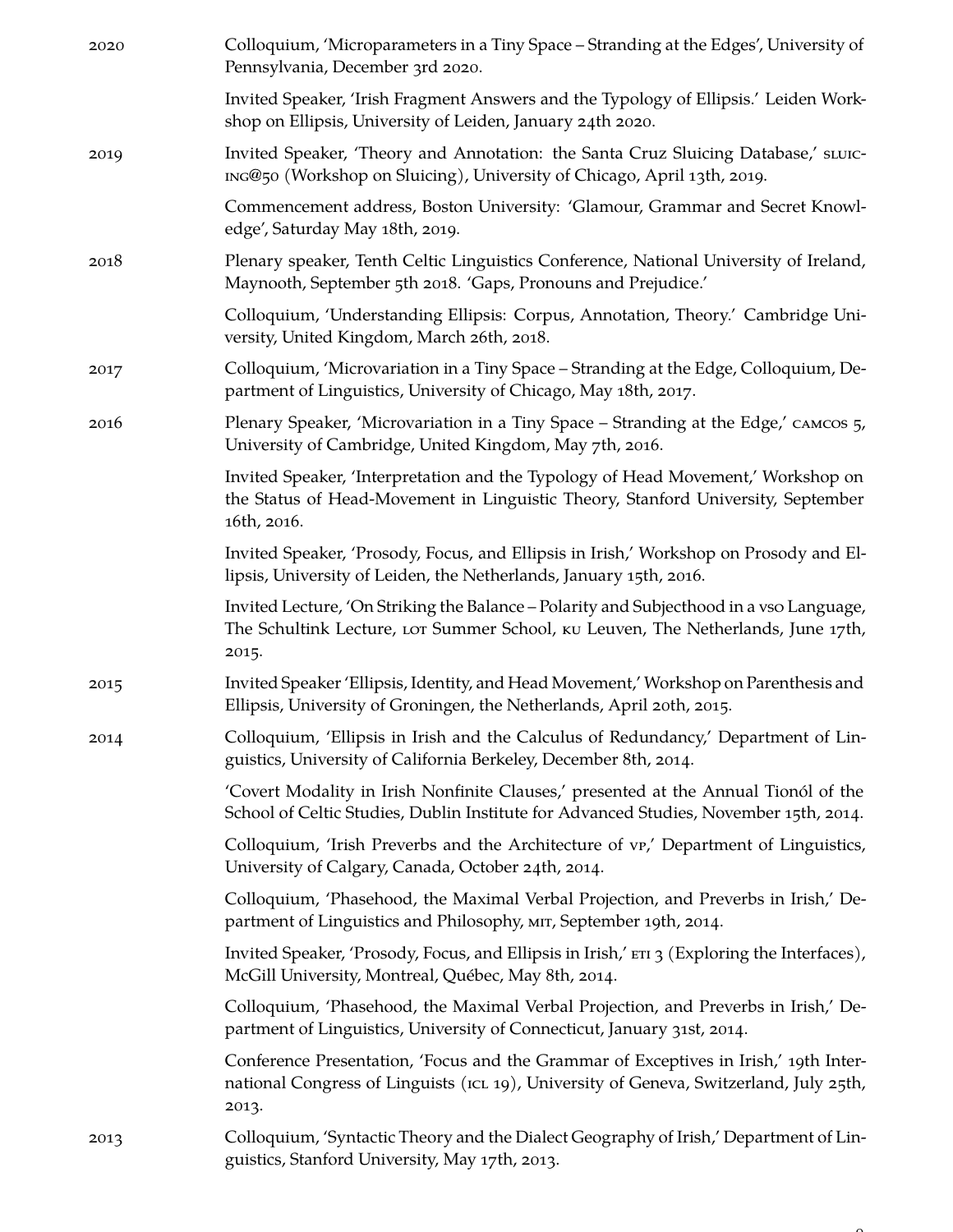|      | Invited Speaker, 'How to Make an Inflected Verb: Verum Focus in Irish,' 35th California<br>Celtic Conference, University of California Berkeley, March 13th, 2013.                                                                                     |
|------|--------------------------------------------------------------------------------------------------------------------------------------------------------------------------------------------------------------------------------------------------------|
| 2012 | Invited Speaker, 'Objecthood in Irish and the Origin-Point of Subjects,' Generative Ini-<br>tiatives in Syntactic Theory 6, University of Ghent, the Netherlands, October 18th, 2012.                                                                  |
|      | Invited Speaker, 'The Dialect Geography of Irish Nonfinite Clauses,' New Perspectives<br>on Celtic Syntax, University of California Berkeley, September 7th, 2012.                                                                                     |
|      | Invited Speaker, 'Polarity, Ellipsis, and the Limits of Identity in Irish,' Workshop on<br>Ellipsis, Nanzan University, Nagoya, Japan, July 19th, 2012.                                                                                                |
|      | Colloquium, 'Preverbs, Phases, and Objecthood: An Irish Perspective on Some Old<br>Problems,' Department of Linguistics, Northwestern University, May 10th, 2012.                                                                                      |
|      | Colloquium, 'Polarity and Subjecthood in a vso Language,' Department of Cognitive<br>Science, University of California Irvine, April 25th, 2012.                                                                                                       |
|      | Colloquium, 'Sex and the Irish Language: the Cultural Politics of Language Attrition,'<br>Department of Linguistics, University of California, Davis, March 14th, 2012.                                                                                |
| 2011 | Plenary Lecture, 'Polarity and Case Licensing,' cssp (Colloque de Syntaxe et Séman-<br>tique à Paris), Université de Paris 8, Vincennes-Saint Denis, September 23rd, 2011.                                                                             |
|      | Invited Speaker, 'Irish Impersonals in Context,' Workshop on Impersonal Pronouns,<br>CNRS Pouchet, Paris, September 20th, 2011.                                                                                                                        |
|      | Invited Speaker, 'Inflection and Silent Arguments in Irish,' Workshop on Agreement,<br>University of Tromsø, Norway, September 16th, 2011.                                                                                                             |
|      | Plenary Lecture, 'Pronouns and Prosody in Irish,' 14th International Congress of Celtic<br>Studies, National University of Ireland Maynooth, August 1st - August 5th, 2011.                                                                            |
|      | Invited Speaker, 'Polarity and Case-Licensing: the Cartography of the Inflectional Layer<br>in Irish,' Generative Initiatives in Syntactic Theory 3: Cartographic Structures and Be-<br>yond, University of Ghent, Belgium, May 12th - May 13th, 2011. |
|      | Invited Speaker, 'Sluicing: Between Structure and Inference,' Workshop on Ellipsis,<br>Stanford University, April 30th, 2011.                                                                                                                          |
|      | Colloquium, 'Polarity, Ellipsis, and Case Licensing in a vso Language,' Department of<br>Linguistics, UCLA, January 14th, 2011.                                                                                                                        |
| 2010 | Invited Lecture, 'Problems, Mysteries, and Misconceptions in the Study of Language<br>- the Chomskyan Revolution Fifty Years On,' Humanities Lecture Series, University<br>College Cork, Ireland, October 7th, 2010.                                   |
|      | Invited Speaker, 'Polarity, Elllipsis, and the Construction of Finite Verbs,' Second Work-<br>shop of the Irish Network for Formal Linguistics, DCU, September 17th, 2010.                                                                             |
|      | Plenary Speaker, 'Lightest to the Right: An Anomalous Displacement in Irish,' (with<br>Ryan Bennett, Andrew Dowd, and Emily Elfner), Sixth Conference on the Linguistics<br>of the Celtic Languages, University College Dublin, September 10th, 2010.  |
|      | Invited Lecture, 'Yes, No, and the Construction of Finite Verbs in a vso Language,'<br>Boston University, April 9th, 2010.                                                                                                                             |
| 2009 | Colloquium, 'Further Reflections on Movement and Resumption,' MIT, October 9th,<br>2009.                                                                                                                                                               |